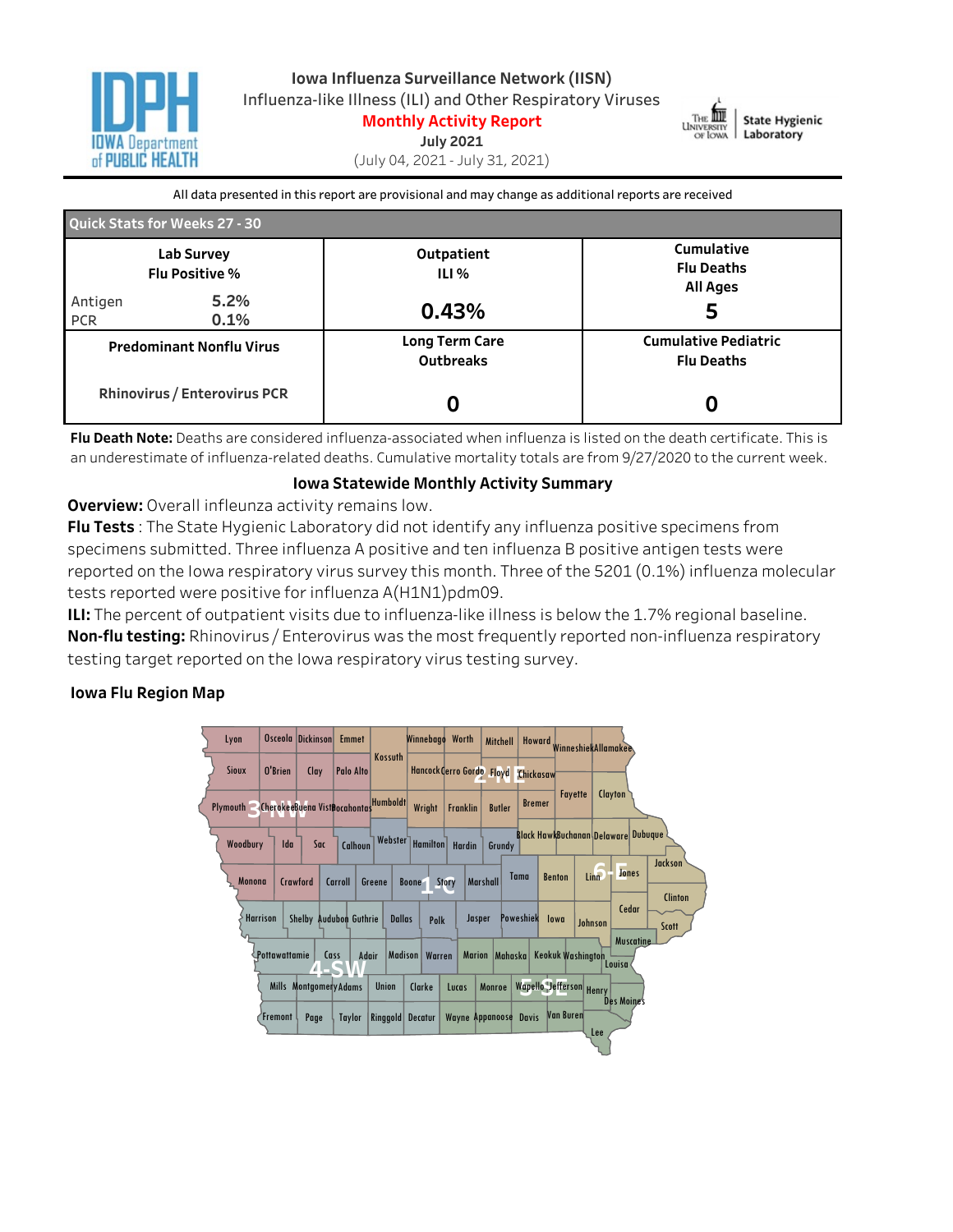## **International Activity Summary (WHO)**

Globally, despite continued or even increasing testing for influenza in some countries, influenza activity remained at lower levels than expected for this time of the year. In the temperate zone of the southern hemisphere, influenza activity remained at inter-seasonal levels. In the temperate zone of the northern hemisphere, influenza activity remained at inter-seasonal levels. Worldwide, influenza B detections accounted for the majority of the low numbers of detections reported.

#### Source (last updated 8/2/2021):

https://www.who.int/teams/global-influenza-programme/surveillance-and-monitoring/influenza-updates/current-influenza-update

## **Nationalactivitysummary-(CDC)**



Detailed information can be found onlineatwww.cdc.gov/flu/weekly/.

Note: This map shows influenza-like illness, which is determined by symptoms such as fever, cough, and sore throat that can be caused by a number of pathogens in addition to influenza(e.g.,COVID-19).

# **Influenza Testing at the State Hygienic Laboratory at the University of Iowa (SHL)**

### Cumulative Influenza viruses detected by SHL by age group (9/29/19 - Current Month)

|             | <b>Influenza A</b> |              |                    |              | Influenza B    |          |                       |                   |              |
|-------------|--------------------|--------------|--------------------|--------------|----------------|----------|-----------------------|-------------------|--------------|
| Age Group   | A(H1N1)<br>pdm09   | A(H3)        | A not su<br>btyped | A<br>Variant | Total          |          | B Victoria B Yamagata | B not<br>subtyped | <b>Total</b> |
| $0 - 4$     |                    | 0            | 0                  | 0            | 0              | 0        | 0                     | 0                 |              |
| $5 - 17$    | 0                  | $\Omega$     | $\mathbf 0$        | 0            | 0              | $\Omega$ | 0                     | $\mathbf 0$       |              |
| 18-24       |                    | 0            | 0                  | 0            | 1              | 0        | 0                     | 0                 |              |
| 25-49       | 0                  | $\mathbf{0}$ | $\mathbf{0}$       | 0            | $\mathbf 0$    | $\Omega$ | 0                     | $\mathbf 0$       |              |
| 50-64       | 0                  | $\Omega$     | 0                  | 0            | 0              | $\Omega$ | 0                     | 0                 |              |
| 65 and over |                    | $\Omega$     | 0                  | $\mathbf{1}$ | $\overline{c}$ |          | 0                     | $\mathbf 0$       |              |
| Total       | ∍                  |              | 0                  | 1            | 3              |          |                       |                   |              |

Cumulative Flu Test Table Note: Cell counts of three or less are sometimes suppressed to protect confidentiality. Totals by age may not add up to totals by subtype/lineage due to missing age information. Only cases of Iowa residents are included. Specimens listed as "not subtyped" may be pending or were not able to be subtyped due to weak positive lab results. This can be due to poor collection, ti..

**SHL Flu Testing Note:** The State Hygienic Laboratory (SHL) is the primary laboratory in Iowa characterizing specimens for influenza surveillance. SHL reports the number of tests performed and the type and subtype/lineage of positive tests to the influenza surveillance network daily. SHL also sends a portion of specimens to CDC for further characterization.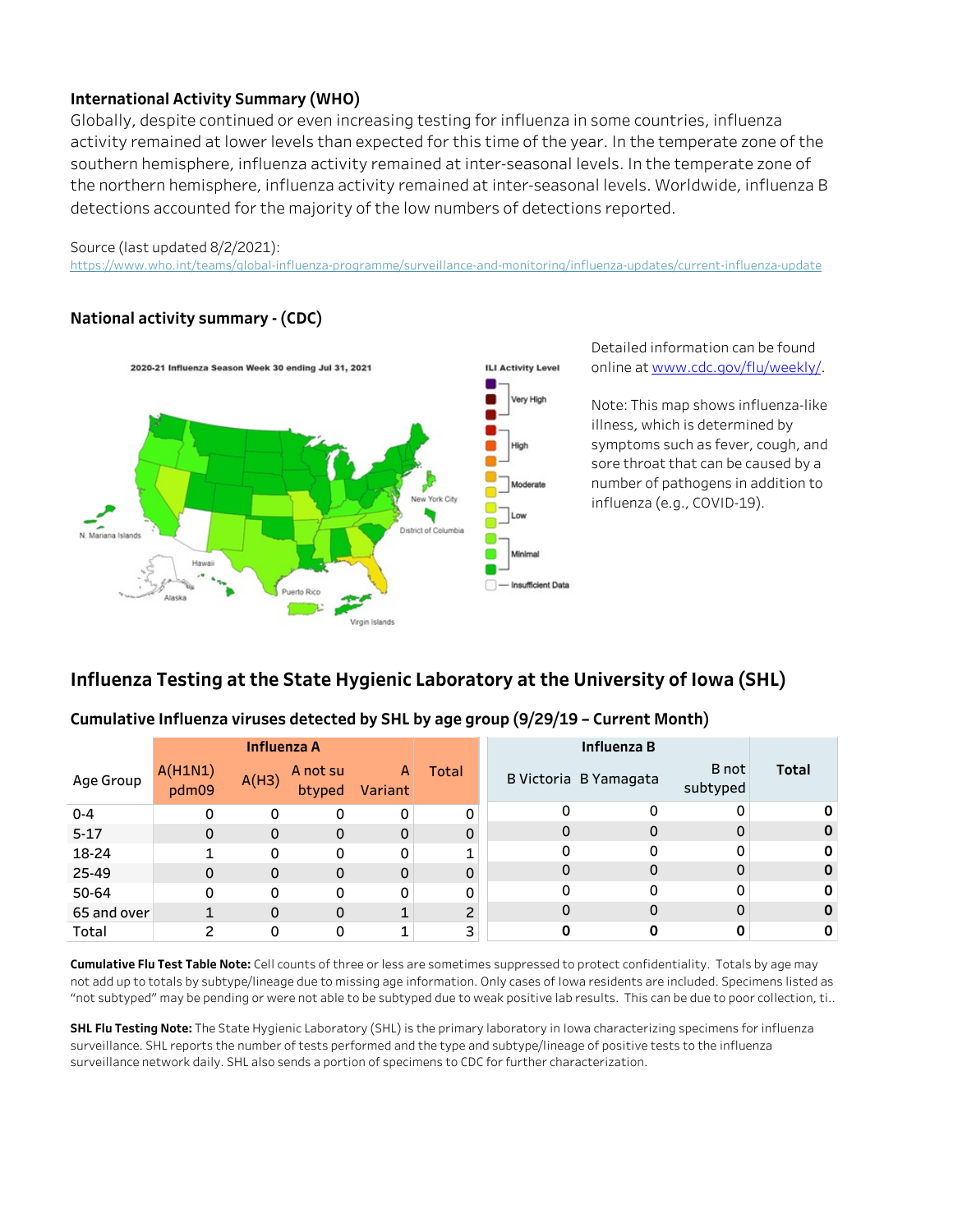## **Influenza Antigen and Molecular Results from Respiratory Virus Survey**



## **Number of Influenza Tests Reported By Method**



NOTES: This graph now shows NUMBER of positives, not positive percentage. Only tests with at least one positive result this season are shown.

### Flu Tests by Region - Current Month (7/4/21 - 7/31/21)

|            |           | Antigen  |                | <b>PCR</b> |             |          |
|------------|-----------|----------|----------------|------------|-------------|----------|
|            | Flu A Ag  |          | Flu B Ag       |            | Flu PCR AH3 |          |
|            | Number    | Positive | Number         | Positive   | Number      | Positive |
| Flu Region | Positives | Percent  | Positives      | Percent    | Positives   | Percent  |
| $1-C$      |           | 0.0%     | 0              | 0.0%       | 0           | 0.0%     |
| $2-NE$     | 0         | $0.0\%$  | $\overline{0}$ | $0.0\%$    | 0           | 0.0%     |
| 3-NW       | 3         | 1.5%     | 10             | 4.9%       | $\Omega$    | 0.0%     |
| 4-SW       |           | $0.0\%$  | 0              | $0.0\%$    | 3           | 2.0%     |
| $5-SE$     |           | 0.0%     | 0              | 0.0%       | 0           | 0.0%     |
| $6-E$      |           | $0.0\%$  | 0              | $0.0\%$    | 0           | 0.0%     |
| Total      | 3         | 1.2%     | 10             | 4.0%       | 3           | 0.1%     |

Respiratory Survey Note: IDPH and SHL run a weekly web-based survey program where laboratorians report the number of influenza and respiratory syncytial virus (RSV) rapid tests performed and the number of tests positive. Facilities reported the total number of tests and positive results not individual-level information.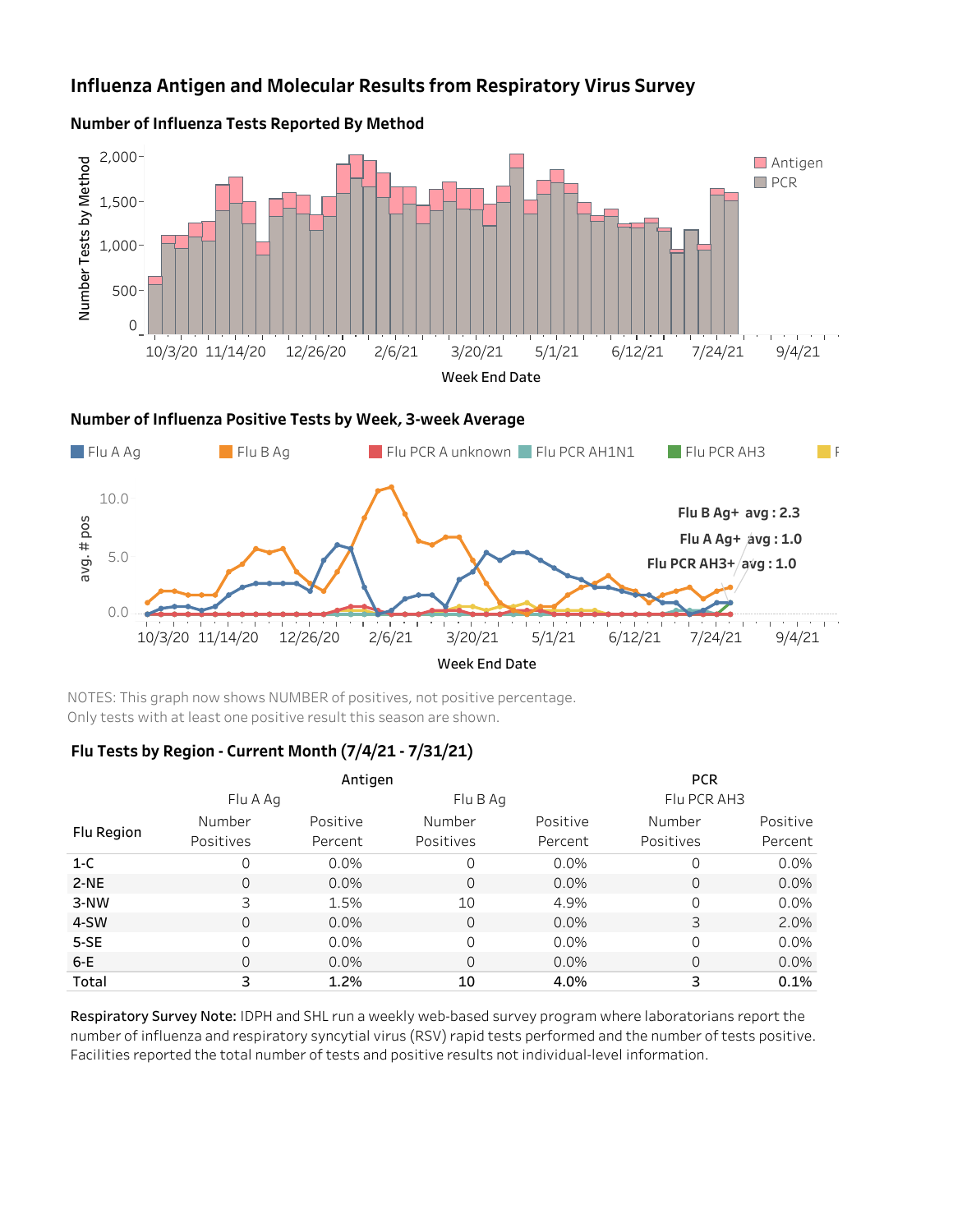# **Outpatient Health Care Provider Surveillance Program (ILINet)**

Percent Of Outpatient Visits Attributed to Influenza-like Illness (ILI) as Reported by ILINet Sites



#### **ILI Recent Weeks**

| <b>MMWR</b><br>Week | <b>End Date</b> | Age 0-4 | Age 5-24 | Age 25-49 | Age 50-64 | Age 65 and<br>older | <b>Total ILI</b> | <b>ILI Percent</b> |
|---------------------|-----------------|---------|----------|-----------|-----------|---------------------|------------------|--------------------|
| 27                  | 7/10/21         | 6       | 3        | 3         | 2         |                     | 14               | 0.61%              |
| 28                  | 7/17/21         |         | 3        | 5         |           |                     | 10               | 0.35%              |
| 29                  | 7/24/21         |         | 9        | 3         |           |                     | 13               | 0.44%              |
| 30                  | 7/31/21         | 3       |          | 5         |           |                     | 10               | 0.35%              |

Outpatient ILI Note: Outpatient health care providers who participate in the ILINet (a national influenza surveillance program) report the number of patients seen with influenza-like illness and the total number of patient visits each week. This system is a key part of Iowa's influenza surveillance. Iowa health care providers interested in joining this surveillance program should contact Andy Weigel at 515-322-1937 or andy.weigel@idph.iowa.gov for more information.

Week 46 note: IDPH worked with sites reporting high ILI last week to exclude reported influenza-like illness due to COVID which greatly reduced the ILI% from week 45.